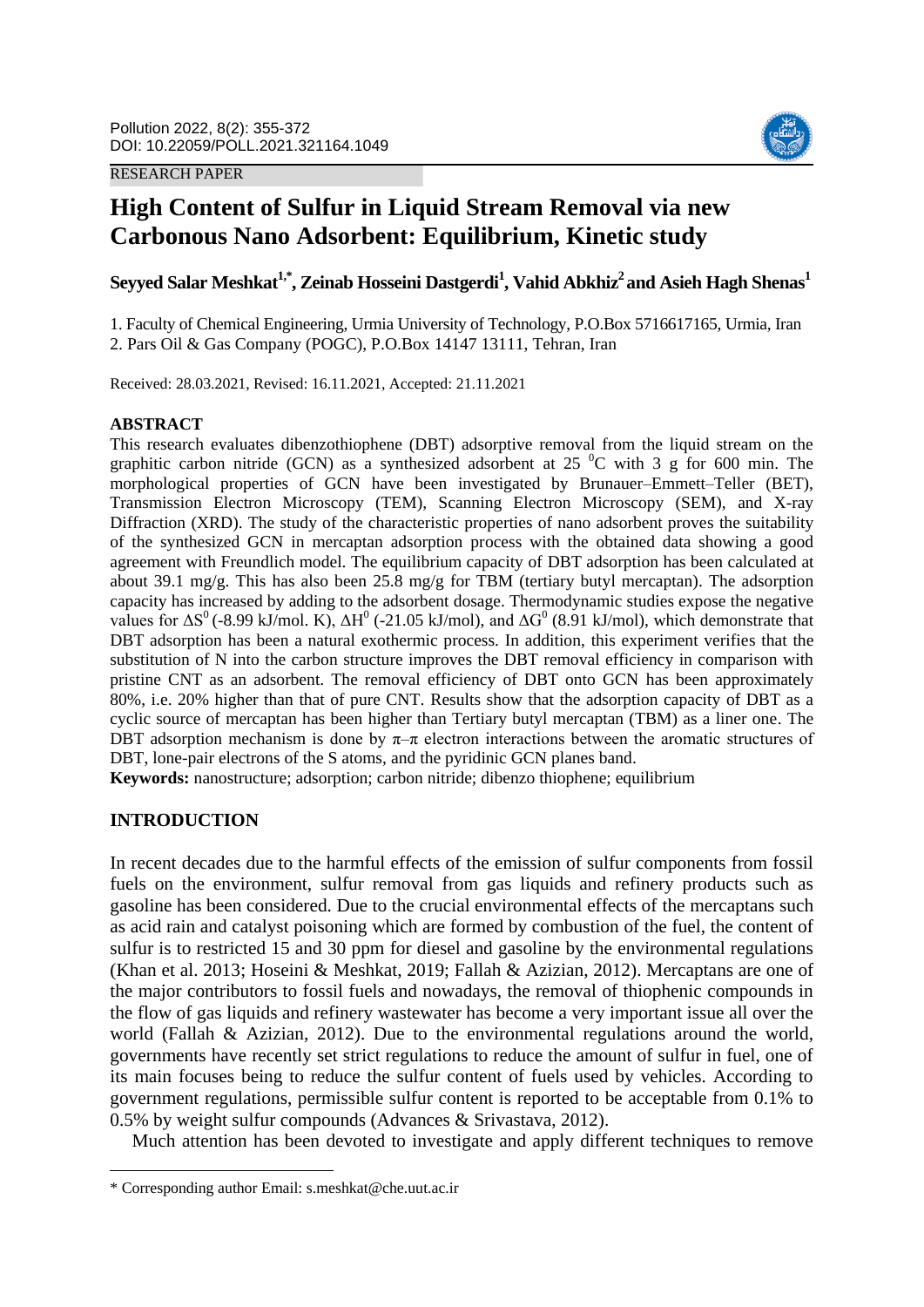sulfur compounds from fluid hydrocarbon streams (Deliyanni et al, 2009; Kumagai etal., 2010). Various methods have been evaluated such as hydrodesulfurization (HDS), extractive desulfurization, bio desulfurization, oxidation, and adsorption for desulfurization (Meshkat et al., 2018; Seredych & Bandosz, 2010). The scientists have completed many widespread efforts to find an inexpensive, appropriate, and notable method to substitute for hydrodesulfurization (HDS). However, HDS needs high hydrogen pressure at high temperatures and high amounts of expensive hydrogen gas are consumed by this method. Copper doped silica was set by Peng et al. to eliminate low concentration of  $CH<sub>3</sub>SH$  where it was initiated that surface groups of CuO nanoparticles and Si-O-Cu group are more effective in adsorption of CH3SH (Kim et al., 2006; Peng, 2019). It is reported that the MOF-199 had the highest adsorption capacity for dimethyl sulfide (i.e., 8.48 g S/100 g sorbent). The adsorption method is suitable for sulfur removal due to operating conditions, low cost, and non-contamination in the environment, which is used in many applications to remove contaminants. Also, the advantage of this method is the ability to control the process under the influence of the type of adsorption material, the properties of the absorbing material, and material are in the contaminated environment (Saleh et.al. 2018). Adsorption technology recently has been developed by acquiring adsorbents with high adsorption capacity, the possibility of regeneration and reusability, and selective adsorption of materials for desulfurization. Since the last decade, considerable attention has been paid to the modification of adsorbents in order to develop the adsorption capacity. In this regard, a great deal of research on the modification of the carbon-based adsorbents has been done with high porosity and high surface area materials such as carbon nanotubes, activated carbon, graphene and etc. (Moosavi et al., 2012; Yua et al., 2013; Muzica et al., 2015). Consequently, novel nano adsorbents that are low-cost and facile synthesized are still highly essential to be established as adsorbents for the mercaptan removal from the liquid stream.

Due to the unique structure and semiconductor properties, graphitic carbon nitride (g- $C_3N_4$ ) is one of the various two-dimensional layered materials, which was used as photocatalysts in wastewater purification and environmental treatment methods (Zheng et al., 2015; Thomas et al., 2008). Within the literature review, only a little study has performed on the application of  $g - C_3N_4$  for mercaptan removal.  $g - C_3N_4$  as well as its derivatives have seemed as metal-free adsorbents due to their useful properties such as non-toxicity, stability, reusability, and easy preparation has been studied (Zhao et al., 2019). Due to the six-nitrogen lone-pair electrons, the negatively charged functionalities are formed in highly ordered tri-striazine units of g- $C_3N_4$  (Muzic et al., 2008; Cao et al., 2015; Cai et al., 2017). Research has reported that carbon nitride graphics have been used in aqueous solutions due to their reusability and chemical stability to absorb heavy metal ions and organic pollutants (Hu et al., 2015). Furthermore, the amino groups on the surface of  $g - C_3N_4$  are also active in removing mercaptan. Various studies have been reported to enhance the metal adsorption capacity of carbon nitride graphics, such as metal oxide by Gao & et.al by clothing functional polymer method (Gao et al., 2016).

In this paper, we synthesized a simple, inexpensive, efficient, and environmentally friendly method to fabricate the porous  $g - C_3N_4$  (GCN) with modified porosity and surface area to improve the adsorbent properties in the dibenzothiophene (DBT) as a cyclic basis of mercaptan and tertiary butyl mercaptan (TBM) as a liner mercaptan source adsorption process. SEM, XRD, TEM, BET is employed to characterize the morphology and structure of the synthesized adsorbent. The adsorption mechanism and kinetic and isotherm were also studied by suitable models.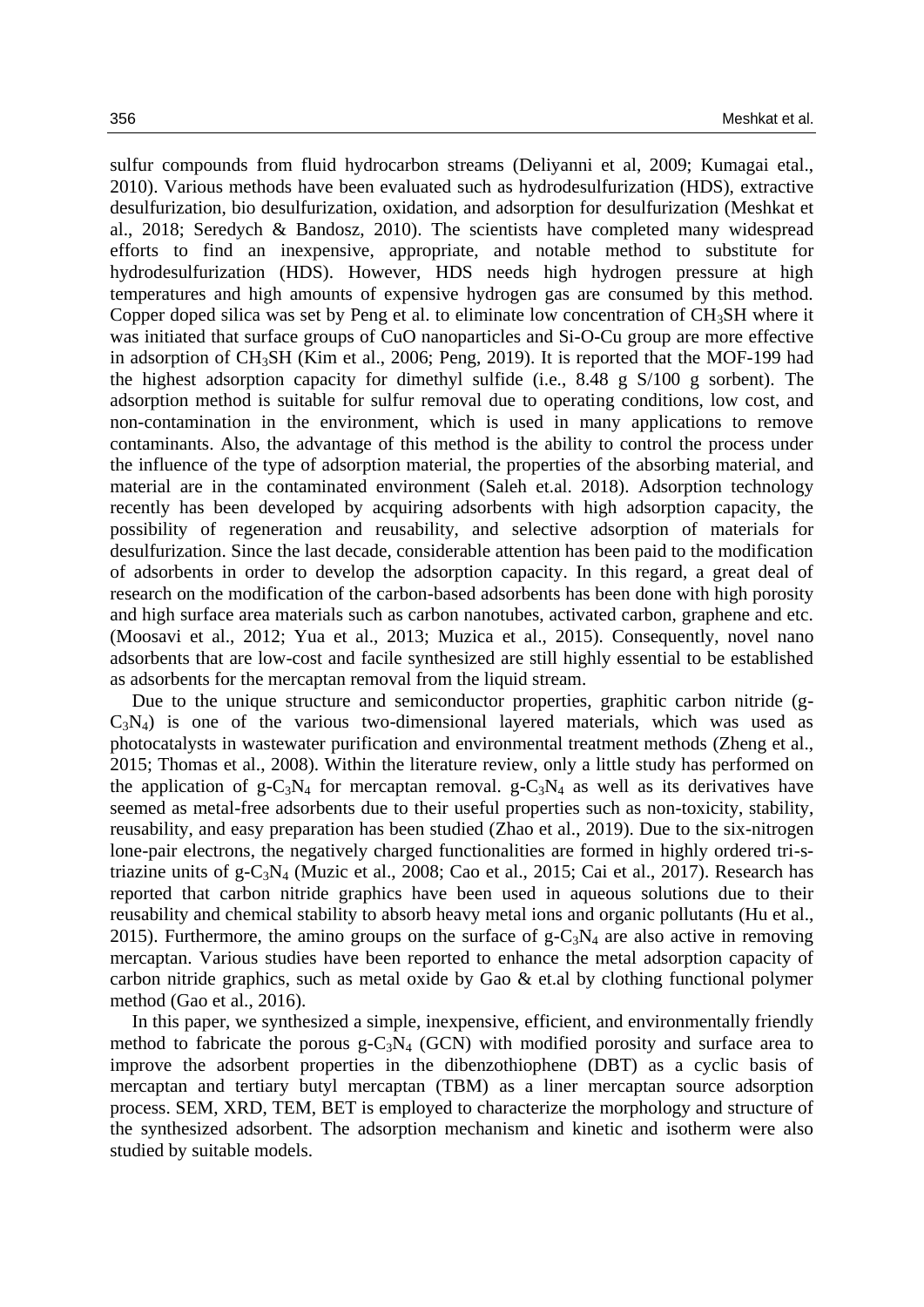# **MATERIALS AND METHODS**

Melamine (99%), potassium hydroxide (98%), hydrochloric acid (>98%), were all purchased from Merck Company. Dibenzothiophene (DBT) (99%), tertiary butyl mercaptan (TBM) (99%) were got from Aldrich Company.

In order to synthesize the bulk  $g-C_3N_4$  (GCN), 5 g of melamine was placed in a boat and placed in a furnace at 550 ºC for 2 h in static air with a heating rate of 5 ºC /min. After that, 0.1 g of bulk GCN was mixed with 0.2 g of KOH and 5 mL of  $H_2O$  and sonicated for 3 min. the water was evaporated at 100 ºC in an oven to get the powder. The powder was annealed at 350 °C for 1.5 hours in air current (P=1bar) with a heating rate of 5 °C /min in a tubular furnace. The yellow powder was cooled down and was washed with dilute HCl (5 wt.%) and then with  $H_2O$  until  $pH = 7$ .

Parallel batch experiments were carried out to evaluate the mercaptan adsorption from the liquid stream of the model fuel. For this end, 0.5 g of the prepared adsorbent (GCN) was added to 100 ml of the flask of the model fluid solution containing 1000 ppm of DBT. The adsorbent was then sieved, and the residual mercaptan concentration in the model fluid was obtained by total Sulfur analysis instrument (TS-100) with a detection limit of 0.5 ppm which had an uncertainty of less than  $\pm 5\%$ . DBT adsorption process parameters such as mass loaded adsorbent (g), temperature  $({}^{0}C)$ , time (min) and DBT concentration (ppm) were varied 0.1-3g, 20-  $60\degree$ C, 10- 1440 min and 50 -2000 ppm, respectively. These parameters were optimized by the design of expert software response surface methodology software (RSM-DOE). In this work we do our design of experiment optimization by four parameters: input concentration (X<sub>1</sub>: C<sub>0</sub>, PPM), adsorbent mass (X<sub>2</sub>: mC<sub>3</sub>, g), time (X<sub>3</sub>: t, min), temperature (X<sub>4</sub>. T, °C), Box-Behnken design (BBD) with 5 centre points. The capacity of the synthesized adsorbent (mg/g) was considered from Eq. (1):

$$
q_e = \frac{c_i - c_e}{m} V \tag{1}
$$

Which  $q_e$  implies the adsorption process capacity (mg/g),  $C_i$  and  $C_e$  are the initial mercaptan concentration and equilibrium concentration (ppm), m indicates the adsorbent mass loaded (g) and V is solution volume (L).

The evaluation of adsorption kinetics study was done at  $25 \degree C$  for the dibenzothiophene (DBT) as a mercaptan source with the initial concentration of 1000 mg/ L at various times from 5 min to 1440 min. The kinetic study was considered using three models (Jha et al., 2019; Mguni et al., 2018; Xu et al., 2013): pseudo-first-order model, pseudo-second-order model, and intraparticle model, described by the following equations.

This model assumes that the adsorption rate of the sample is directly proportional to the difference in saturation concentration of the adsorbed molecule on the adsorbent surface and the amount of adsorbent at different times Pseudo-first-order model is followed by Eq. (2):

$$
\frac{dq_t}{dt} = k_1(q_e - q_t),\tag{2}
$$

where  $q_e$  and  $q_t$  respectively are the amount of absorbed material by an adsorbent at time of equilibrium and time (t) in (mg / g), and  $k_1$  is the first-order pseudo constant in (1/min). By integrating this equation and assuming boundary conditions,  $t = t$ ,  $q = 0$ ,  $q = q_t$ ,  $t = 0$ , the form of the equation is expressed as the following Eq. (3):

$$
log log (q_e - q_t) = log log q_e - \frac{k_1}{2.303} t.
$$
\n(3)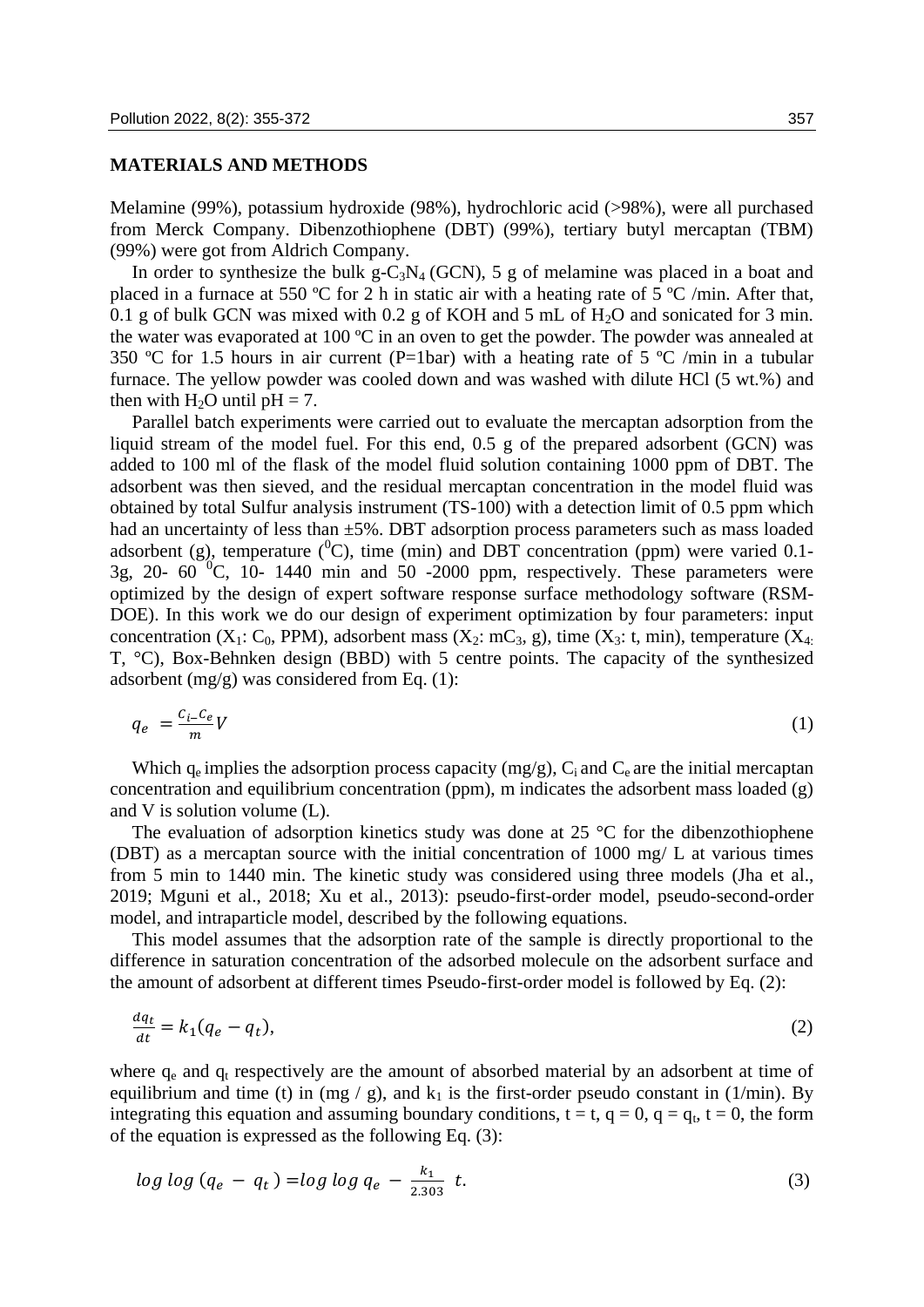Pseudo-second-order model constants are discovered from Eq. (4):

$$
\frac{dq_t}{dt} = k_2 \left( q_e \frac{q_t}{dt} \right)^2. \tag{4}
$$

That  $k_2$  is the constant pseudo-second-order constant. By integrating the equation and applying boundary conditions  $q = 0$ ,  $t = 0$  and  $q = q_t$ ,  $t = t$ , the linear form of the equation is obtained as follows Eq. (5):

$$
\frac{t}{q_t} = \frac{1}{k_2 q_e^2} + \frac{1}{q_e} t. \tag{5}
$$

Weber and Morris have announced the intraparticle diffusion model to distinguish the mass transfer resistance of the adsorption process onto the adsorbent are given by Eq. (6):

$$
q_t = k_i t^{0.5} + C,\tag{6}
$$

where, C demonstrates the width of the boundary layer and  $k_i$  is the intraparticle diffusion rate constant (mg/g. (min)<sup>0.5</sup>) respectively. The constant C and  $k_i$  are computed by the plot of q versus  $t^{0.5}$  (Tang et al., 2018; Earvin et al., 2017; Habimana et al., 2016. In this study, from different isotherms, Langmuir, Freundlich, and Dubinin–Radushkevich (D-R) are selected for discussion for the adsorption data and the best-fitted one was chosen for the isotherm evaluation. Langmuir absorption assumes that the absorbent only interacts with a limited number of uniformly adsorbed sites, and that absorption is limited to only one single layer on the surface. The mathematical relation of this model is in Eq. (7):

$$
q_{eq} = \frac{K_L C_{eq}}{1 + k_L C_{eq}},\tag{7}
$$

Where  $q_{eq}$  is the equilibrium adsorption capacity and  $q_{max}$  is the maximum absorption capacity, both in  $(mg/g)$ ,  $C_e$  is the concentration of soluble species at the instant of equilibrium in  $(mg/L)$  and  $K_L$  is Langmuir constant. The linear relationship of Eq. 8 is expressed in the following form Eq. (8):.

$$
\frac{c_e}{q_e} = \frac{1}{q_{max}k_L} + \frac{c_e}{q_{max}} \qquad , \qquad (8)
$$

By plotting the  $C_{eq}$  /  $q_{eq}$  diagram in terms of  $C_{e}$ ,  $q_{max}$  values of the slope of the graph and  $K<sub>L</sub>$  are obtained. The adaptation of obtained data with Langmuir isotherm expresses the uniform nature of the adsorbent surface that describes the formation of a single-layer coating of an absorbing molecule on the absorber surface.

The Langmuir isotherm's basic characteristic is a dimensionless constant  $(R<sub>L</sub>)$  that is used to represent the efficiency of the absorption process and is calculated according to Eq.9 Where  $C_0$  is the highest initial concentration of adsorbed material in (mg/L). If R<sub>L</sub> is zero, the absorption system is irreversible and if the RL is between zero and one, it is desirable and if it is equal to 1, it is undesirable (Tang et al., 2013; Batten et al., 2018).

$$
R_L = \frac{1}{1 + k_L c_0} \tag{9}
$$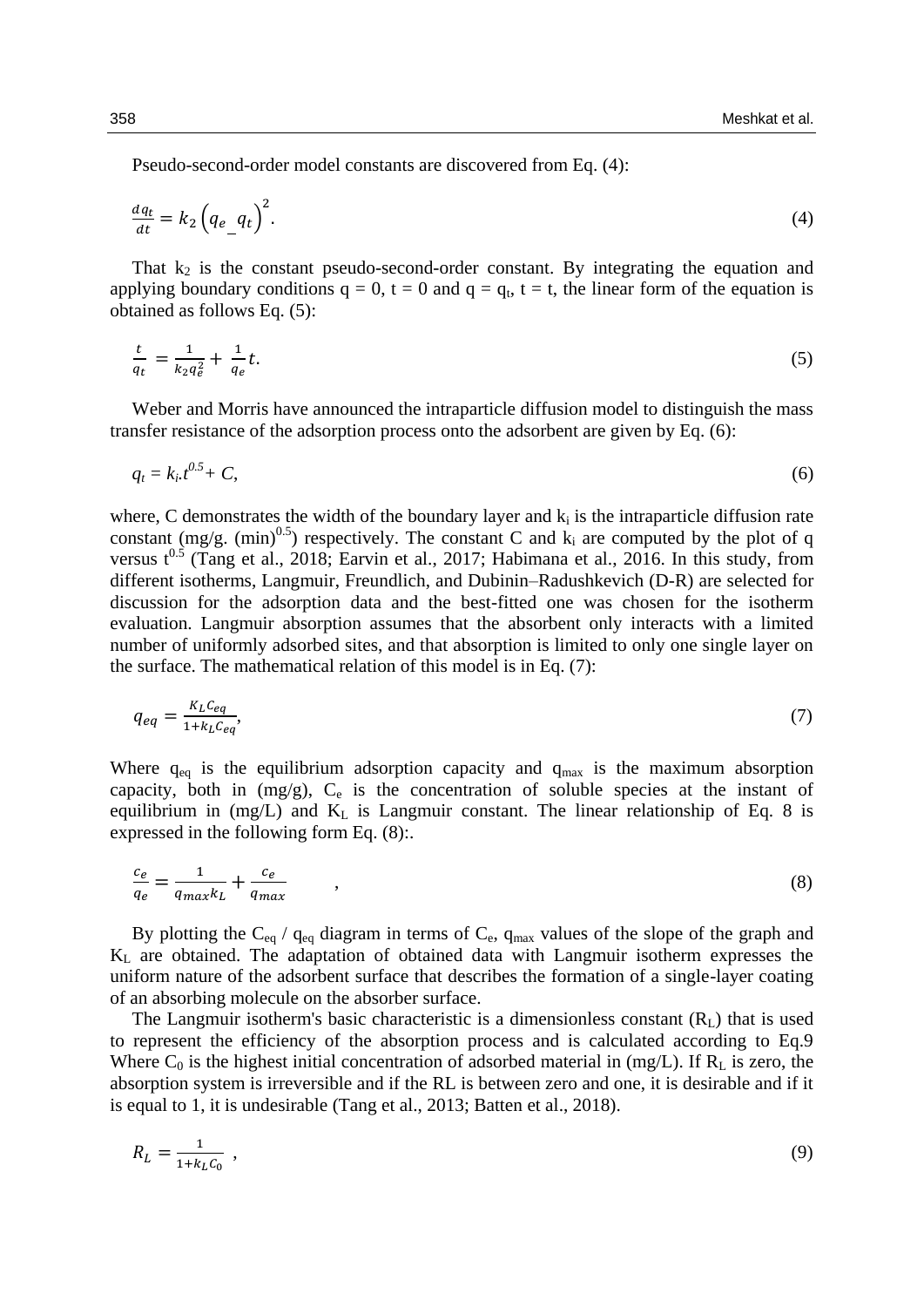The experimental relationship of Freundlich based on the absorption of multilayers on heterogeneous surfaces that main relationship and its linear form are shown in the following relationships, respectively Eqs. (10 &11): (Tang et al., 2013; Batten et al., 2018)

$$
q_{eq} = k_f \overline{c}_{eq}^{\frac{1}{n}} \,, \tag{10}
$$

$$
ln(q_{eq}) = \frac{1}{n_F} ln(C_{eq}) + ln(K_F)
$$
 (11)

The parameters  $n_F$  and  $K_f$  are constants of temperature and absorption and adsorbent properties, respectively, that express capacity and intensity of adsorption. From the plot of ln  $q_{eq}$  curve in terms of ln Ce, lnK<sub>f</sub> counted which represents absorption capacity, and 1/n of the line slope, which indicates absorption rate.

Evaluation of the structure and size of the synthesized adsorbent is performed by Transmission Electron Microscopy (TEM) images which are taken by JEOL 1200 EXI instrument. Scanning electron microscopy (SEM; Mira 3-XMU model with accelerating potential 7.0 kV) was used to study the morphology of the prepared nanocomposites. The evaluation of the thermal stability of the synthesized adsorbents was accomplished by use of thermogravimetric analysis (TGA) which was utilized by a PL thermal analyzer (Polymer Laboratories, TGA 1000 and Shropshire, UK). It is used to prove the thermal stability and discuss the decomposition pattern of the prepared adsorbent. TGA analysis data were performed under an N<sub>2</sub> atmosphere with a 50 mL/min flow rate and heating rate of 10 °C/min. To demonstrate the formation of the adsorbent X-ray diffraction (XRD) patterns were carried out with a Philips diffractometer (PW- 1730) (Lump Cu-kα,  $λ=1.54$  Å). The calculation of surface area and porous characterization were performed by  $N_2$  adsorption/desorption at 77 K utilization of an ASAP-2010 porosimeter (Micromeritics Corporation GA) with Brunauer– Emmett–Teller (BET) isotherm. To attain information about the elemental composition of the synthesized adsorbent, the Elemental analysis was approved by the Costech device, ECS4010 model in which the samples were heated at 1000 °C.

#### **RESULTS AND DISCUSSION**

The crystallinity of the synthesized porous carbon nitride as an adsorbent was premeditated by XRD patterns which were shown in Fig.1. As Fig. 1 shows, the strong peaks at 2θ of 29.2° is the characteristic g-C<sub>3</sub>N<sub>4</sub> (GCN) peaks. It reflects the characteristic interlayer stacking in the conjugated aromatic systems, is famous as the (002) peak of the graphitic materials. A weak peak at 15.1° named to the (100) peak is associated with the in plane repeating structural themes of the conjugated aromatic systems. It can be resolved that GCN owns single or few layers (Lin et al., 2012; Sano et al., 2005; JabariSeresht et al., 2013).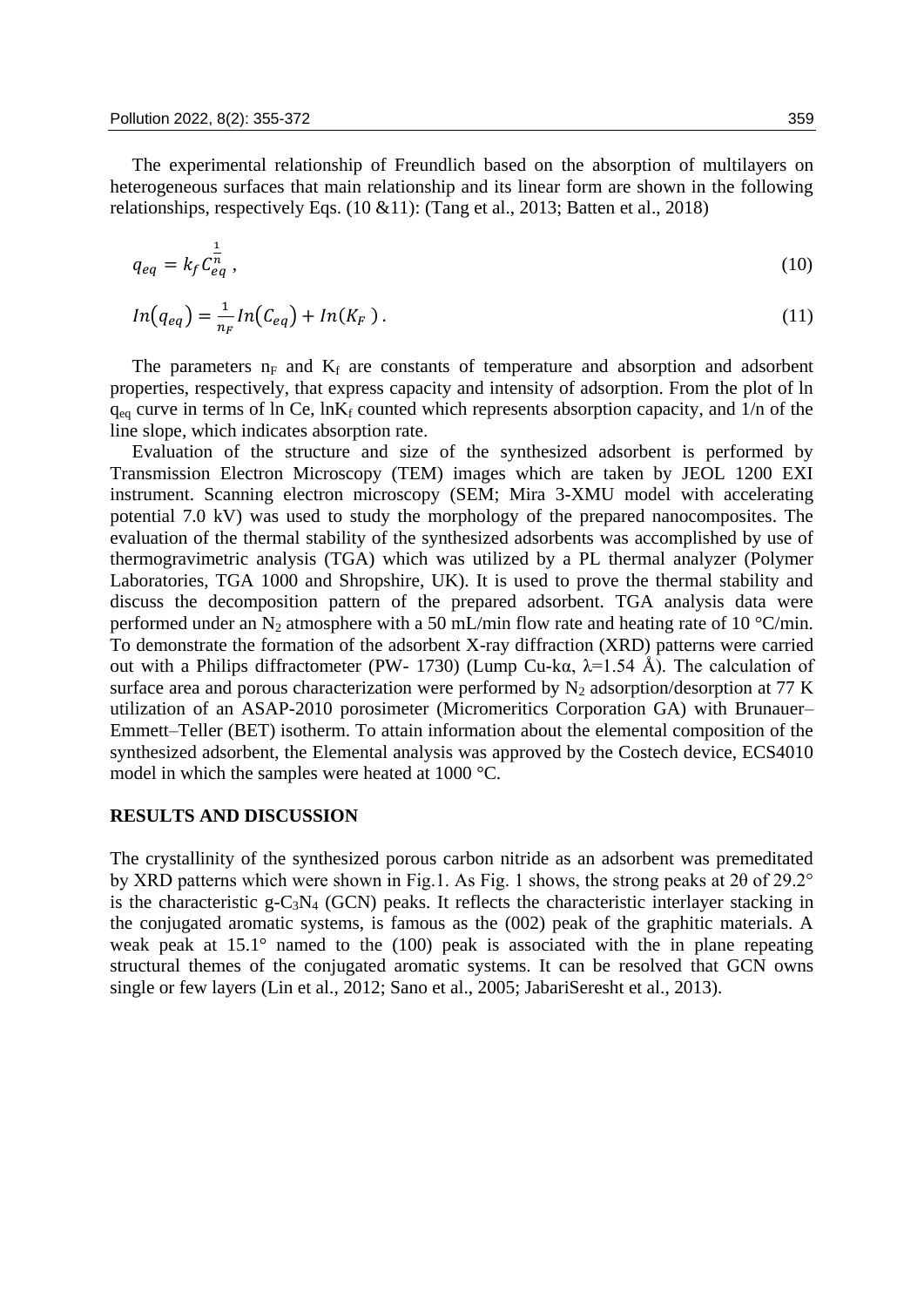

**Fig 1.** XRD pattern of the synthesized adsorbent

The TEM image of the synthesized nanostructure adsorbents displayed in Figure. 2. The structure was highly porous, and it designated the nanometric structure of the  $g - C_3N_4$  sheets with high porous sheets. The SEM images of  $g-C_3N4$  are presented in Figure. 3. This figure displays the high porosity of the adsorbent structure with a small pore size.



**Fig 2**. TEM image of the synthesized adsorbent



**Fig 3.** SEM image of the synthesized g- $C_3N_4$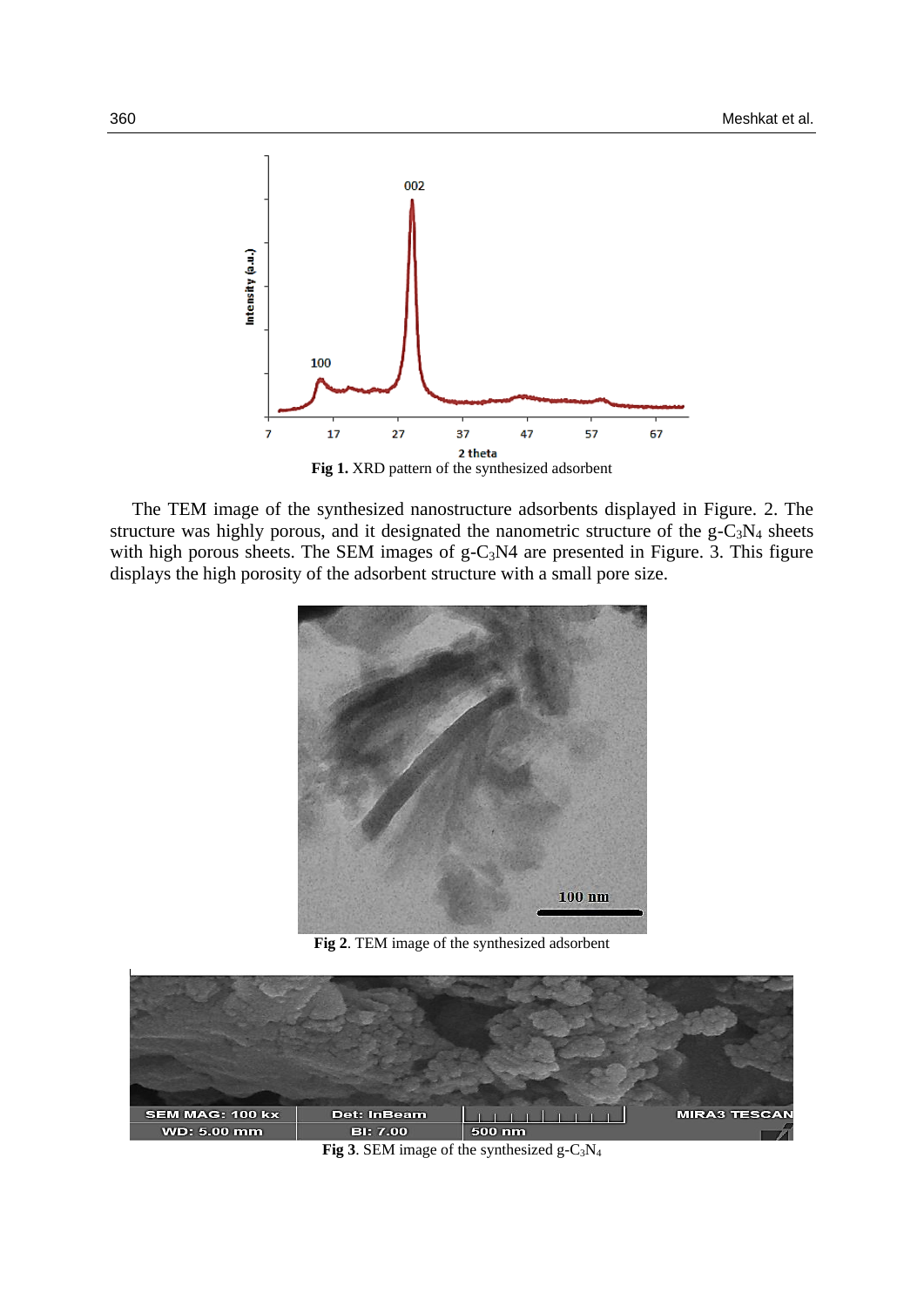The  $N_2$  adsorption/desorption isotherm of the synthesized GCN is demonstrated in Figure. 4 Nitrogen adsorption/desorption was achieved with the utilization of liquid nitrogen at 77 K. The BET adsorption isotherms fitting line in the relative pressure  $(P/P_0)$  range of 0.2–0.35 was drawn to calculate the GCN specific surface area. The total pore volume is attained by the amount of liquid nitrogen adsorbed at the relative pressure of 0.98 atm. The average pore diameter (D<sub>p</sub>) was considered with the aid of the resulting equation:  $D_p = 4V_T/S$  (Díaz-Díez et al., 2005), where  $V_T$  is the total volume of pores, and S is the BET surface area. As shown in Figure. 5, a typical Ⅳ type curve and a hysteresis loop at the relative pressures of 0.4–0.98 atm. The results have emphasized the presence of slit-shaped pores between layers of  $g-C_3N_4$ (Szabo et al., 2005). The results of the synthesized adsorbents present, the main pore size fits a mesoporous material and verified the nano porous category for the synthesized  $g-C_3N_4$ . In addition, the total pore volume of the g-C<sub>3</sub>N<sub>4</sub> was 0784 cm<sup>3</sup>/g at P/P<sub>0</sub> of 0.98. The summary of the g-C<sub>3</sub>N<sub>4</sub> BET surface area, pore size, and pore volume calculation are revealed in Table 1.

| <b>Table 1.</b> Physical properties of the synthesized adsorbent. |                                  |                                               |                                      |  |  |
|-------------------------------------------------------------------|----------------------------------|-----------------------------------------------|--------------------------------------|--|--|
| <b>Samples</b>                                                    | $S_{BET}$<br>[m <sup>2</sup> /g] | Total pore volume<br>$[\text{cm}^3/\text{g}]$ | <b>Mean</b><br>pore diameter<br>[nm] |  |  |
| $g - C_3 N_4$                                                     | 432.4                            | 0.784                                         | 31.179                               |  |  |



**Fig 4.** Nitrogen adsorption/desorption isotherms of  $g - C_3N_4$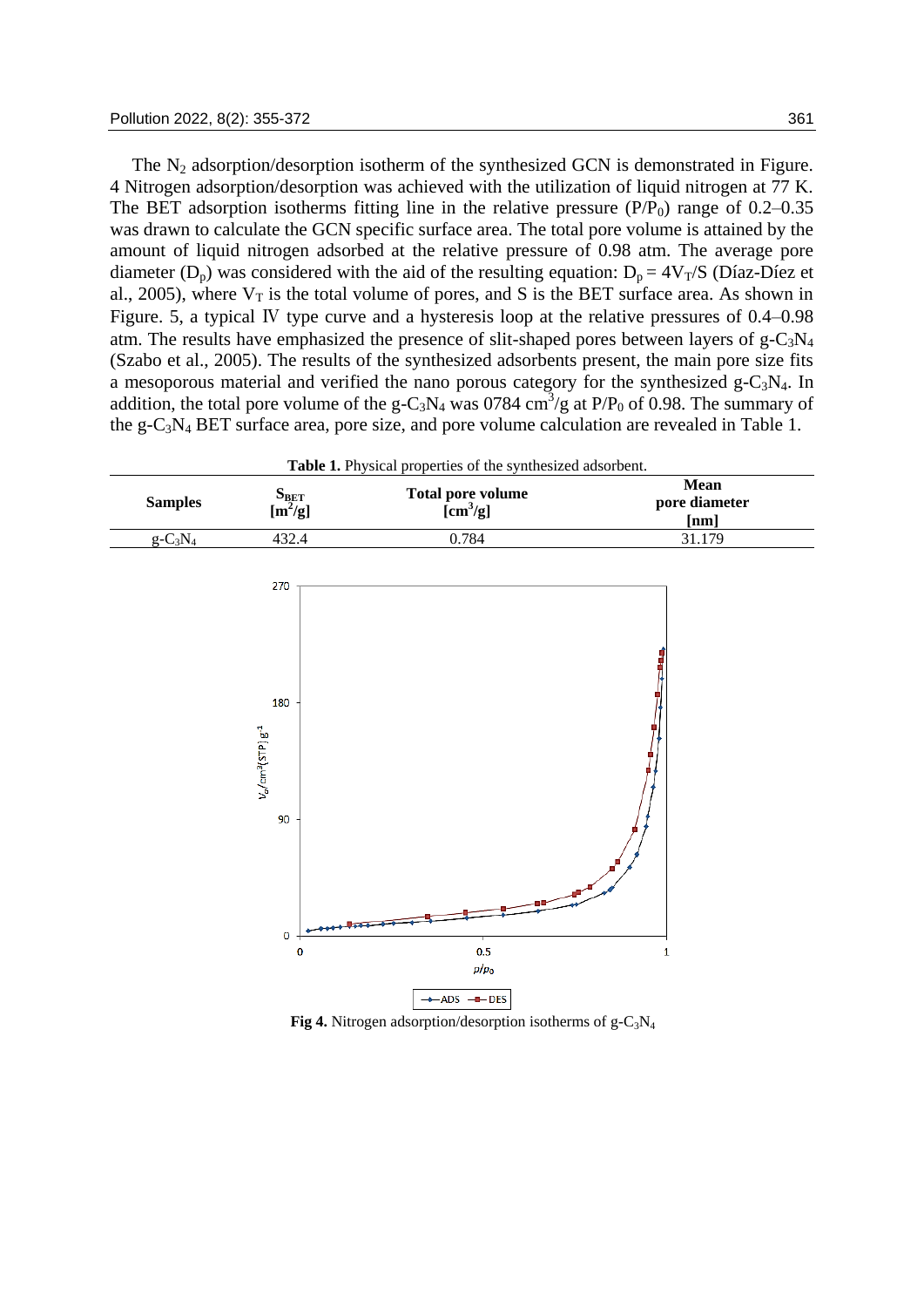

The effect of the synthesized adsorbent mass loading on DBT removal was studied by use of different amounts of the adsorbent. In this section, the mercaptan initial concentration, temperature, and time were set in 100 ppm, 25 $\mathrm{^{0}C}$ , 10 h, respectively. The maximum removal efficiency of about 80% was reached at 3 g, as shown in Figure. 6. The porous textures and surface chemical properties of the synthesized adsorbent increased the mercaptan adsorption on the GCN as an adsorbent. It is concluded from the results of this experiment that the surface chemical properties largely exaggerated the specific surface area or pore volume in g- $C_3N_4$  defining the adsorption capability. In addition, the surface N atoms improved the capacity of DBT adsorption by making available a high surface area and many adsorption sites for mercaptan removal on the adsorbent surface and providing C–N bonds over the sorbent surface. Also, the DBT adsorption mechanism is done by  $\pi-\pi$  electron donor-acceptor interactions between the aromatic structures of DBT and the lone-pair electrons of the mercaptan S atoms and the pyridinic  $g - C_3N_4$  planes band. In comparison (Figure.6), the removal efficiency of the DBT adsorption on the GCN is much improved via the surface modification than the pristine carbon nanotube (CNT).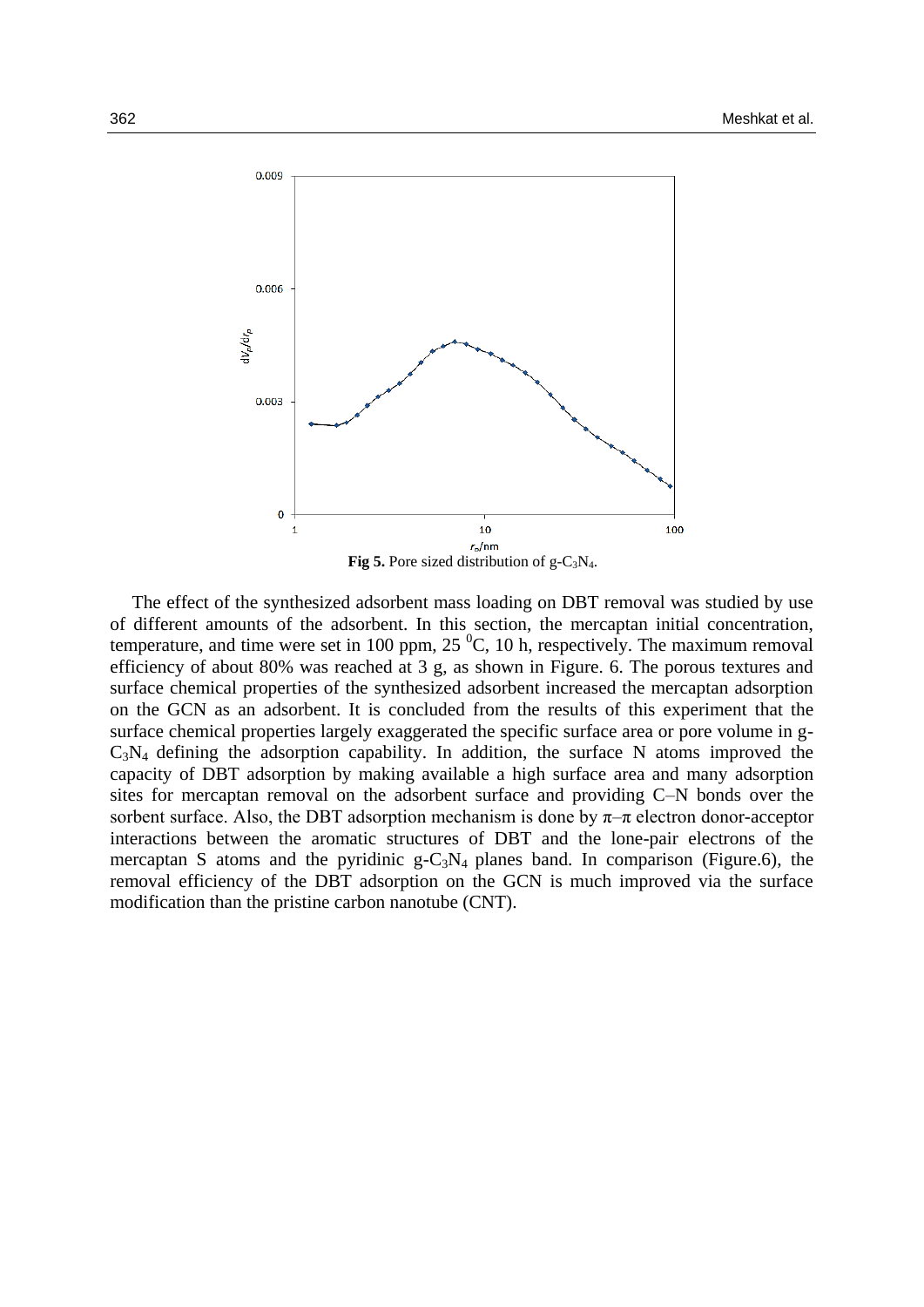

**Fig 6:** Effect of mass loaded on the DBT adsorption onto the GCN vs. CNT

The kinetic study was carried out at various times and  $25\,^0C$ , 3 g mass-loaded, and 1500 ppm of DBT initial concentration. The necessary equilibrium time for mercaptan adsorption on GCN as an adsorbent was considered in several contact times. As concluded from Figure. 7, the optimum amount of contact time is about 10 h (600 min). DBT molecules reached and enclosed the adsorbent pores. This equilibrium time attained about 600 min, that the DBT removal efficiency of the adsorbent reduced after the equilibrium time. The adsorbent's maximum equilibrium capacity was about 39.1 mg/g at 600 min. To control the removal efficiency and mass transfer resistance, a kinetic study was performed. The kinetic study data were fitted by 2 kinetic models, pseudo-first-order and pseudo-second-order. It is concluded from Table 2 and Figure. 8 due to the high regression coefficient the appropriate kinetic model for DBT adsorption by GCN as an adsorbent was the pseudo-second-order model. The calculated adsorption capacity exposed that it was close to the experimental one (Zhao et.al. 2008).



**Fig 7.** Effect of time on the DBT adsorption onto the GCN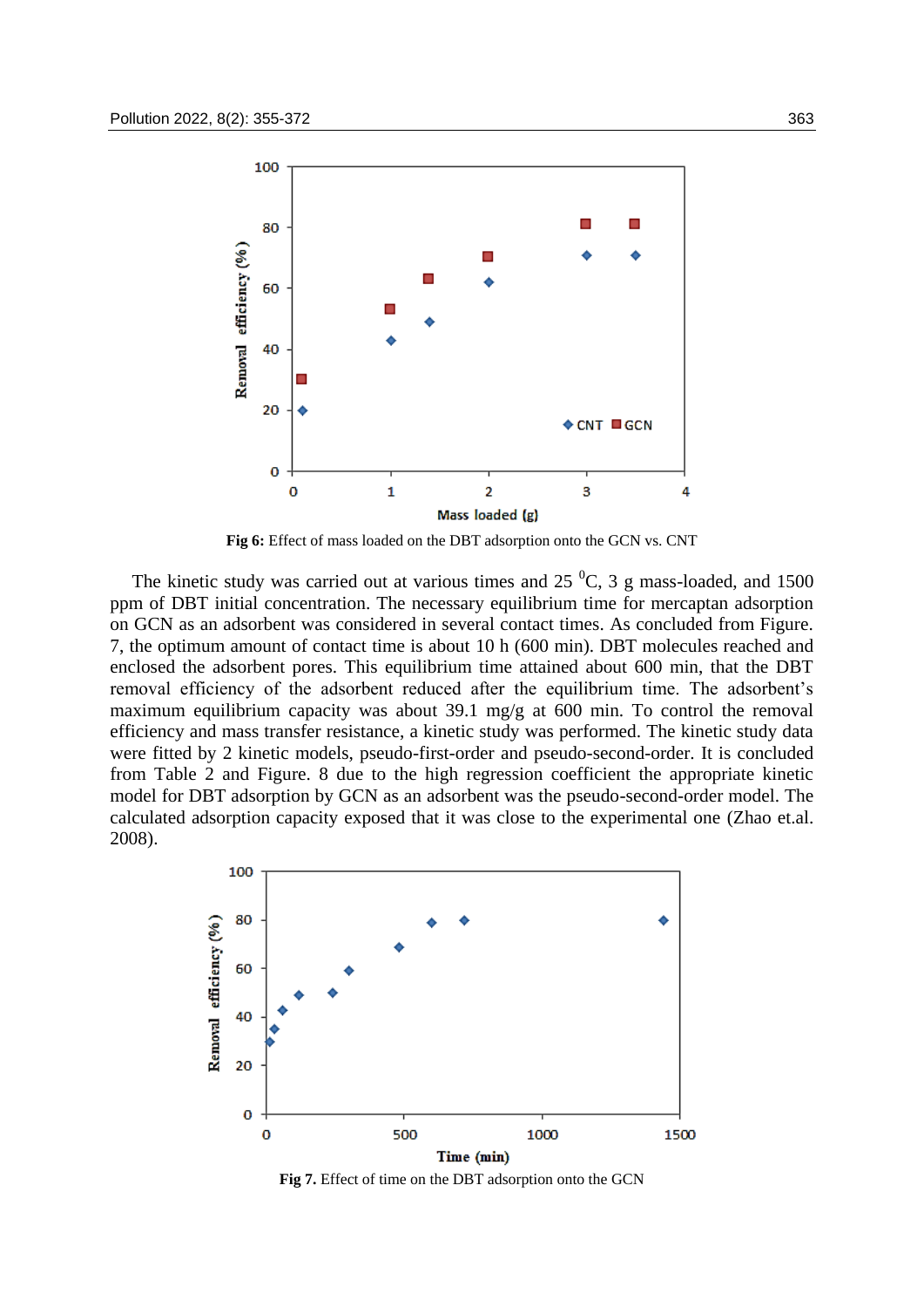

**Fig 8.** Kinetic study of DBT adsorption onto the GCN, a) Pseudo first order b) Pseudo second order

|                                |              | <b>Pseudo first order</b> |       | <b>Pseudo second order</b> |                 |                |  |
|--------------------------------|--------------|---------------------------|-------|----------------------------|-----------------|----------------|--|
| $q_e$ (experimental)<br>(mg/g) | $q_e$ (mg/g) | $k_1(mg/g.min)$           | $R^2$ | $q_e$ (mg/g)               | $k_2(mg/g.min)$ | $\mathbf{R}^2$ |  |
| 39.1                           | 48.8         | $7.23*10^{-2}$            | 0.69  | 38.2                       | $5.4*10^{-2}$   | 0.99           |  |

**Table2.** Kinetic adsorption parameters of DBT by GCN

The experimental tests of the initial concentration study were done at 25  $\mathrm{^{0}C}$  for 10 h contact time with 3 g of adsorbent. The results were plotted in Figure. 9 which indicated that mercaptan removal efficiency is improved by raising the initial concentration of DBT due to the enhancement of mass transfer driving force. It can be concluded from Figure. 9 that, the maximum removal efficiency of mercaptan occurred in 1500 ppm. The maximum removal efficiency of the DBT adsorption is about 80%. It is obvious that the removal efficiency was reduced via the decrease of initial concentration, which is described by the fact that at high DBT concentrations the sites of the adsorbent are occupied by adsorbate molecules and there are not enough active sites to accommodate the mercaptan molecules and the little sites persisted.



**Fig 9.** Effect of concentration on the DBT adsorption

As the equilibrium data were shown in Figure. 10, it was determined that the equilibrium capacity of the adsorption was about 39.1 mg/g. The equilibrium data fitting (Table 3) on the adsorption isotherms for DBT removal exposed that the Freundlich model was more appropriate than the other models. The favorable adsorption on carbonaceous adsorbents can be attained from the Figure. 10 and summarized data in Table 3. The reversibility in the adsorption process and the formation of multilayer adsorption were the Freundlich isotherm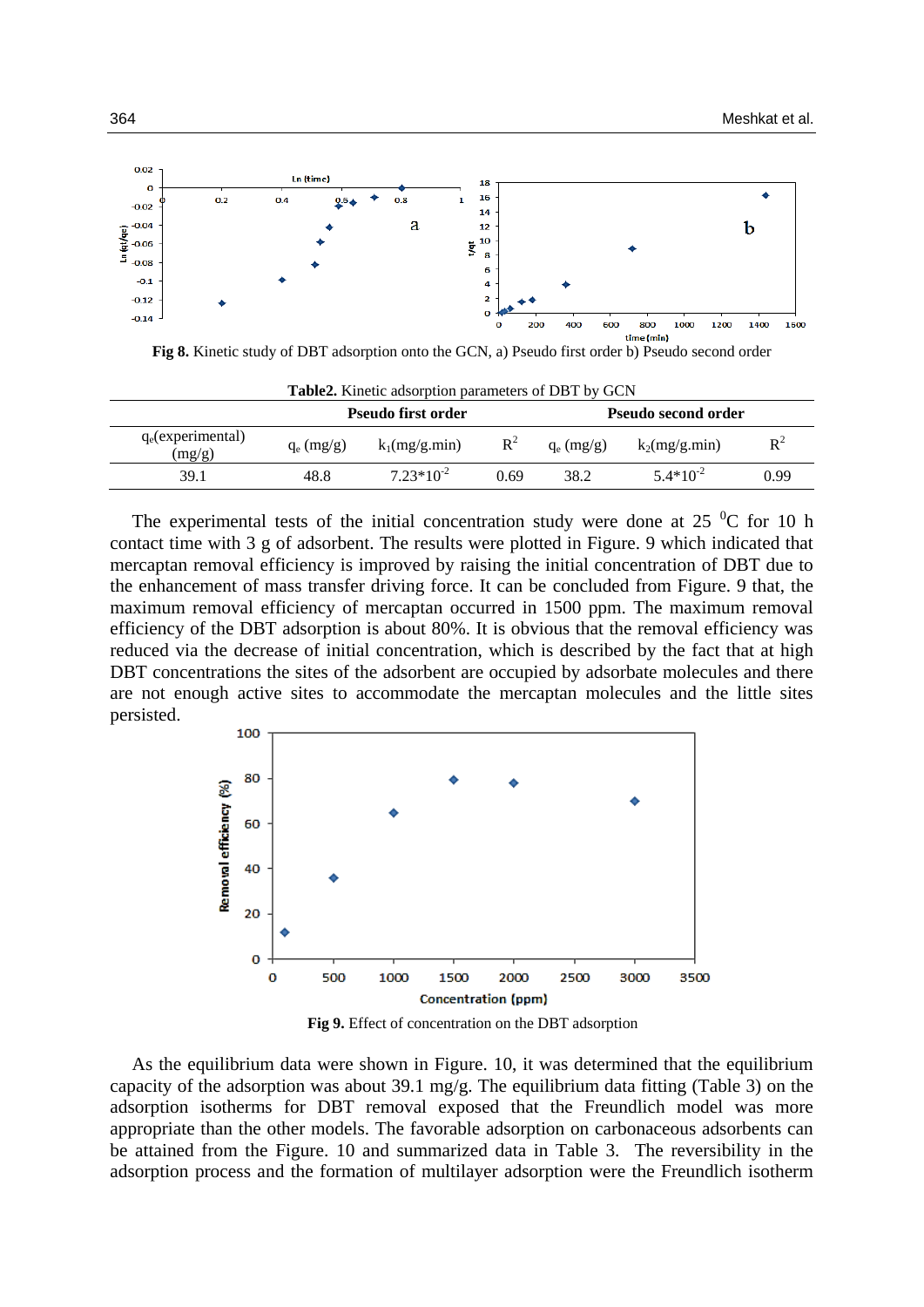assumption, which they can be fixed well by the experiment in the considered concentration variety. Also, the Freundlich coefficient (n) is higher than 1 proved that the adsorption runs as a physisorption process, not chemisorption. For further analysis of DBT adsorption onto GCN nanostructure, Tempkin constant and the regression coefficients were presented in Table 3. It is determined from the high values of regression coefficients of the Tempkin model that the Tempkin model accomplished a better fitting than the Langmuir model for the investigation of DBT adsorption on  $g-C_3N_4$  as an adsorbent mainly.

| <b>Table 3.</b> Results obtained for parameters of isotherm models |       |          |       |     |            |      |       |         |      |
|--------------------------------------------------------------------|-------|----------|-------|-----|------------|------|-------|---------|------|
|                                                                    |       | Langmuir |       |     | Freundlich |      |       | Tempkin |      |
| Sample/parameters                                                  |       | $Q_0$    | $R^2$ |     |            |      |       |         |      |
| <b>GCN</b>                                                         | 0.008 | 97.4     | 0.64  | 125 |            | O 99 | 0.043 | 68.2    | 0.94 |



a) Langmuir b) Freundlich c) Tempkin

In order to evaluate the temperature effect on the DBT adsorption process on GCN as an adsorbent, the experiment was done at  $25\text{ °C}$  for 10 h contact time with 3 g of adsorbent at various temperatures. It can be gained from Figure. 11 that due to the exothermic adsorption process, the removal efficiency of DBT (Table. 4) declines by growing the temperature. The thermodynamic parameters such as Gibbs free energy ( $\Delta G^0$ ), adsorption enthalpy ( $\Delta H^0$ ), and standard entropy  $(\Delta S^0)$  were calculated from the Gibbs and vant Hoff equations announced in Eqs. (12) to (13) (Zhao et.al. 2008).

$$
\Delta G^0 = -RTLn K_l \,, \tag{12}
$$

$$
Ln (K_{l}) = -\frac{\Delta H^0}{RT} + \frac{\Delta S^0}{R} \quad , \tag{13}
$$

where R plays as the universal ideal gas constant  $(R=8.314 \text{ J/mol}$  mol. K), T stands the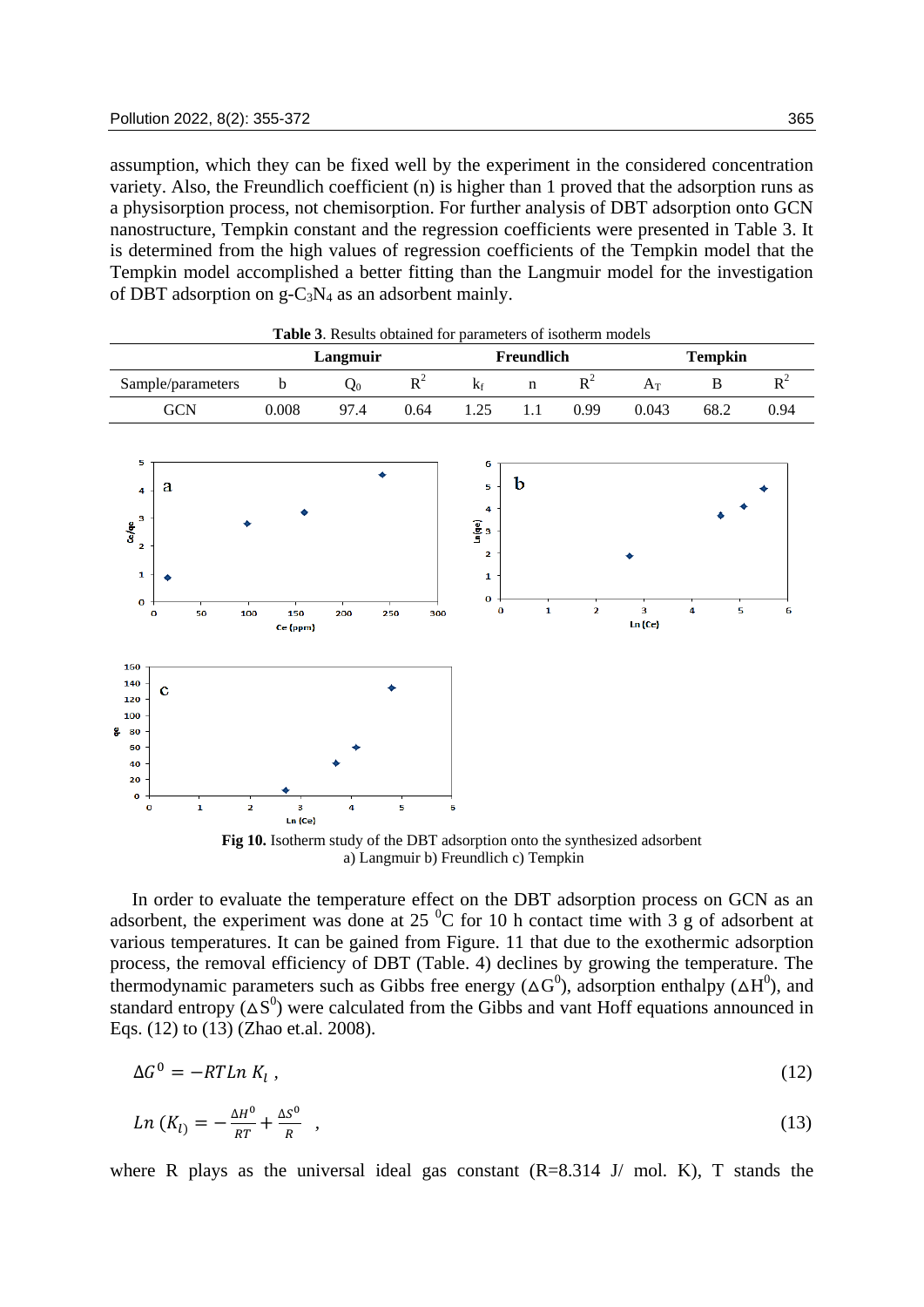temperature  $(K)$ , and  $K<sub>L</sub>$  remains the constant of Langmuir equilibrium which should be multiplied by the molecular weight of the adsorbate and by 1000 to transform the equilibrium Langmuir constant in L/mol.

By calculation the slope and intercepts of Eqs. (12) and (13) (Figure.12), the thermodynamic parameters of  $\Delta H^0$  and  $\Delta S^0$  were calculated in different temperatures. They were summarized in Table 5. The value of these parameters became −21.05 and –8.99 J/mol. K, respectively. The negative amount of  $\Delta H^0$  reveals the exothermic process of DBT removal by GCN.



**Fig 11**. Effect of temperature on the DBT adsorption onto the GCN



**Fig 12**. Thermodynamic parameters of DBT adsorption

| Table 4. Effect of temperature on the adsorption of DBT |
|---------------------------------------------------------|
|                                                         |

| Temperature $({}^{0}K)$ | Removal efficiency (%) |
|-------------------------|------------------------|
| 298                     | 92.1                   |
| 303                     | 87.3                   |
| 313                     | 72.2                   |
| 323                     | 67.6                   |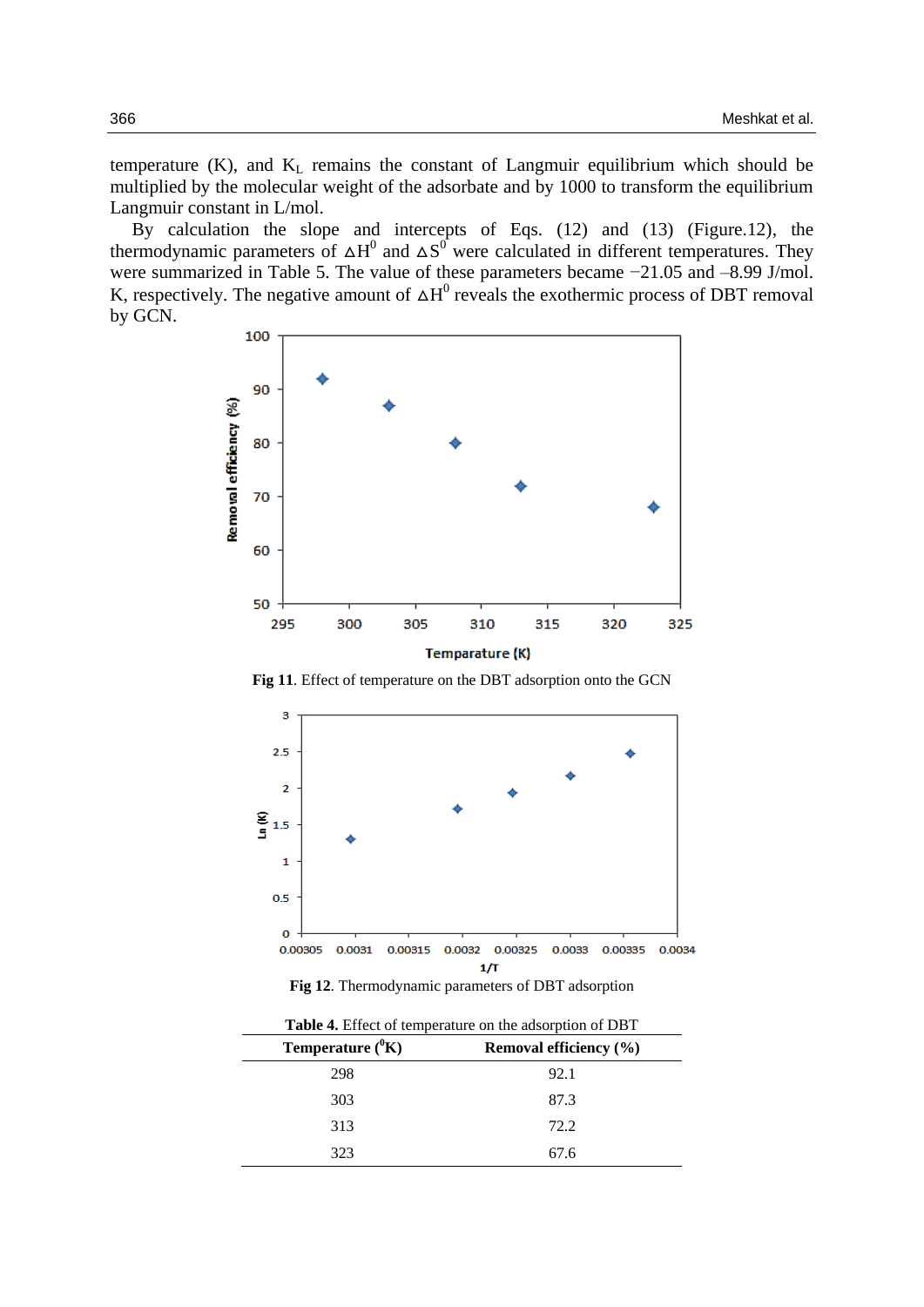|                       | <b>Table 5.</b> Thermodynamic parameters for DBT adsorption |                       |                          |
|-----------------------|-------------------------------------------------------------|-----------------------|--------------------------|
| Temperature $({}^0K)$ | $\Delta G^0$ (KJ/mol)                                       | $\Delta H^0$ (kJ/mol) | $\Delta S^0$ (kJ/mol. K) |
| 298                   | 8.91                                                        | $-21.05$              | $-8.99$                  |
| 303                   | 10.24                                                       |                       |                          |
| 313                   | 12.45                                                       |                       |                          |
| 323                   | 13.47                                                       |                       |                          |

To study the effect of mercaptan chemical structure on the removal efficiency of synthesized adsorbent the experiment was performed at  $25\,^{\circ}$ C, 1500 ppm initial concentration of mercaptan for 10 h contact time at different amounts of adsorbent mass loaded. Also, DBT was used as a cyclic mercaptan source and tertiary butyl mercaptan (TBM) was used as a noncyclic mercaptan source. The results of this batch experiment for DBT and Tertiary Butyl Mercaptan (TBM) were plotted in Figure. 13. It is obvious that adsorbent equilibrium capacity was 39.1 and 25.8 mg/g for DBT and TBM respectively. Due to the increase of adsorbent loading, the removal efficiency value was enhanced because of the increase of active sites of adsorption. The adsorption capacity was controlled by the interaction between the g- $C_3N_4$  as an adsorbent and sulfur molecules. The adsorption of TBM as a liner sulfur molecule was controlled by Van der Waals interactions and Lewis base theory (Kwon et al., 2009). As nitrogen atoms in the adsorbent structure play the role as the electron-rich donor elements versus the sulfur atom in the mercaptan molecule is considered as a strong Lewis acid role. It is determined from the results that the main mechanism of the sulfur adsorption can be explained by interactions with the pair of electrons which are stated as electron-rich donor sites.



DBT adsorption TBM adsorption

**Fig 13.** The comparison of adsorbent capacity in DBT and TBM adsorption vs. mass loaded

As deliberated earlier, the engagement in adsorbent pores with van der Waals bond was controlled the TBM molecules adsorption mechanism on GCN. Because of the weak authorization of the van der Waals bond in TBM adsorption, the adsorbent capacity is lower than the DBT molecules  $\pi$ - $\pi$  interaction with GCN. The comparison in this experiment presented that the DBT adsorption capacity improved better than the TBM molecules in a linear structure which clarified by the engagement of S heterocyclic molecules in DBT  $\pi-\pi$ coupling interactions with the GCN  $\pi$ -electron regions (Kwon et al., 2009).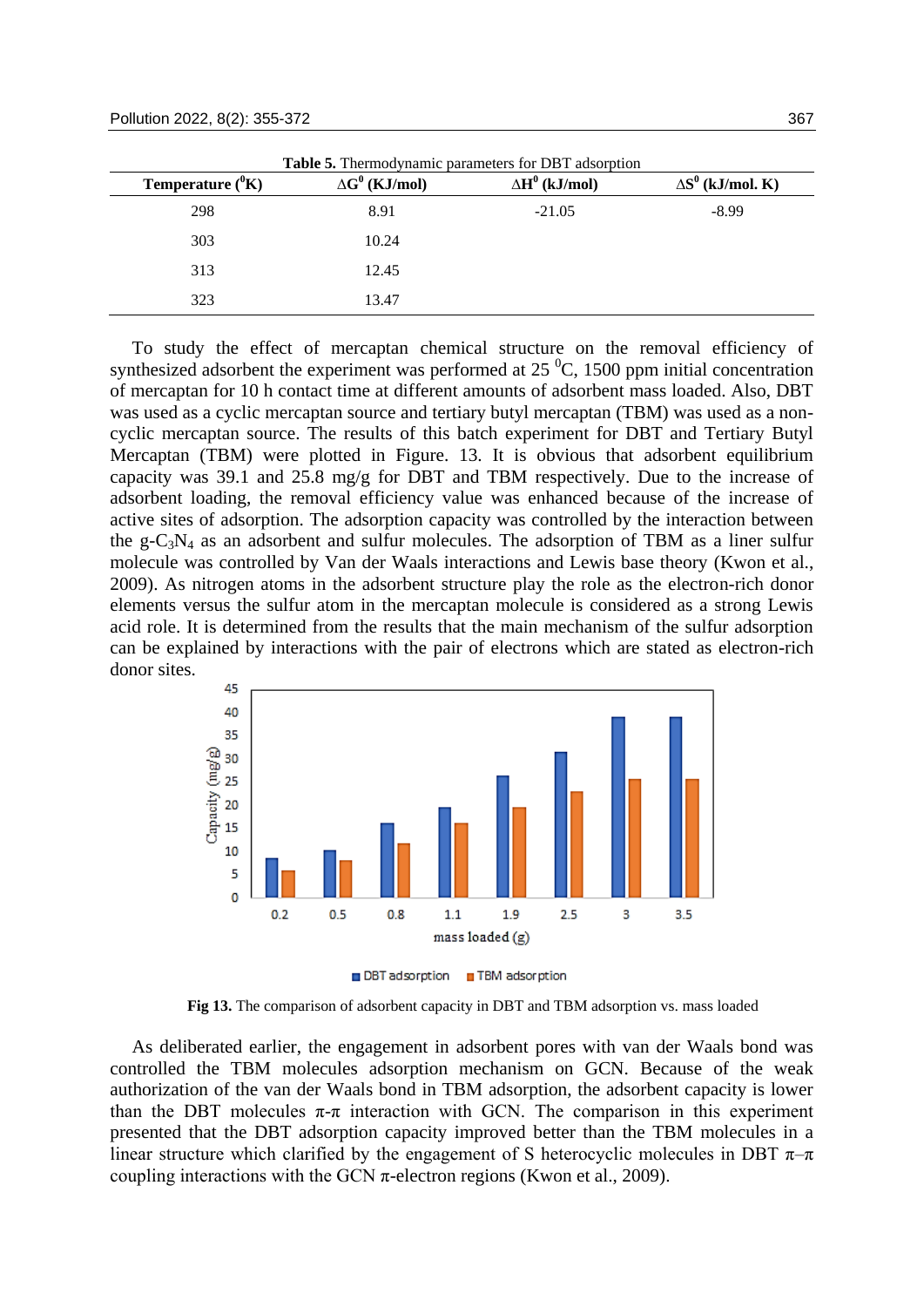The statistical analysis of experimental data was investigated by means of Design of Expert software. The levels of factors were gained and the second order polynomial model equations (14a) in coded form, and equations (14b) with actual values, were developed to describe relations of output sulfur concentration  $(Y_C, C)$  to the four process parameters: input sulfur concentration, adsorbent loaded mass, temperature and time. Also, the validation of the models and the model coefficients was performed utilization of adsorption test results.

$$
Y_C = 23.4 + 4.901X_1 - 1.8X_2 - 0.57X_3 - 0.015X_4 - 0.01X_1^2 + 0.73X_2^2 - 0.019X_3^2 + 0.978X_4^2 - 0.082X_1X_2, \qquad (14a)
$$

 $Y_q = 0.098 + 0.056X_1 - 0.011X_2 + 0.0095X_3 + 3.167*10^4X_4 + + 0.002X_1^2 + 0.0012X_2^2 +$  $0.0018X_3^2 - 0.019X_4^2 - 0.039X_1X_2,$  (14b)

The model's confirmation is done significantly by calculation of F-values which is 542.56. The noise may cause models F-values is only about 0.01%. The P-values lower then 0.0500 show that in the case of the concentration of sulfur response model terms  $X_1$ ,  $X_2$ ,  $X_3$  and  $X_4^2$ are significant (Table 6).

|          | <b>Table 6.</b> ANOVA |    |                |                |  |  |
|----------|-----------------------|----|----------------|----------------|--|--|
| source   | SS                    | DF | <b>F-Value</b> | <b>P-value</b> |  |  |
| $X_1$    | 323.42                | 1  | 3371.89        | < 0.0001       |  |  |
| $X_2$    | 31.67                 | 1  | 412.85         | < 0.0001       |  |  |
| $X_3$    | 7.64                  | 1  | 95.43          | < 0.0001       |  |  |
| $X_4$    | 0.01                  | 1  | 0.11           | 0.4851         |  |  |
| $X_1^2$  | 0.03                  | 1  | 0.48           | 0.2361         |  |  |
| $X_2^2$  | 1.008                 | 1  | 9.56           | 0.00145        |  |  |
| $X_3^2$  | 0.01                  | 1  | 0.04           | 0.2878         |  |  |
| $X_4^2$  | 13.82                 | 1  | 114.73         | < 0.0001       |  |  |
| $X_1X_2$ | 0.003                 | 1  | 0.47           | 0.2539         |  |  |
| Model    | 514.78                | 9  | 542.56         | < 0.0001       |  |  |
| Total    | 516.46                | 28 |                |                |  |  |

The model's validity is approved by fitting, calculated values  $(C_{cal}$ ) against obtained  $(C_{exp})$ of the output concentration of mercaptan (Fig 14).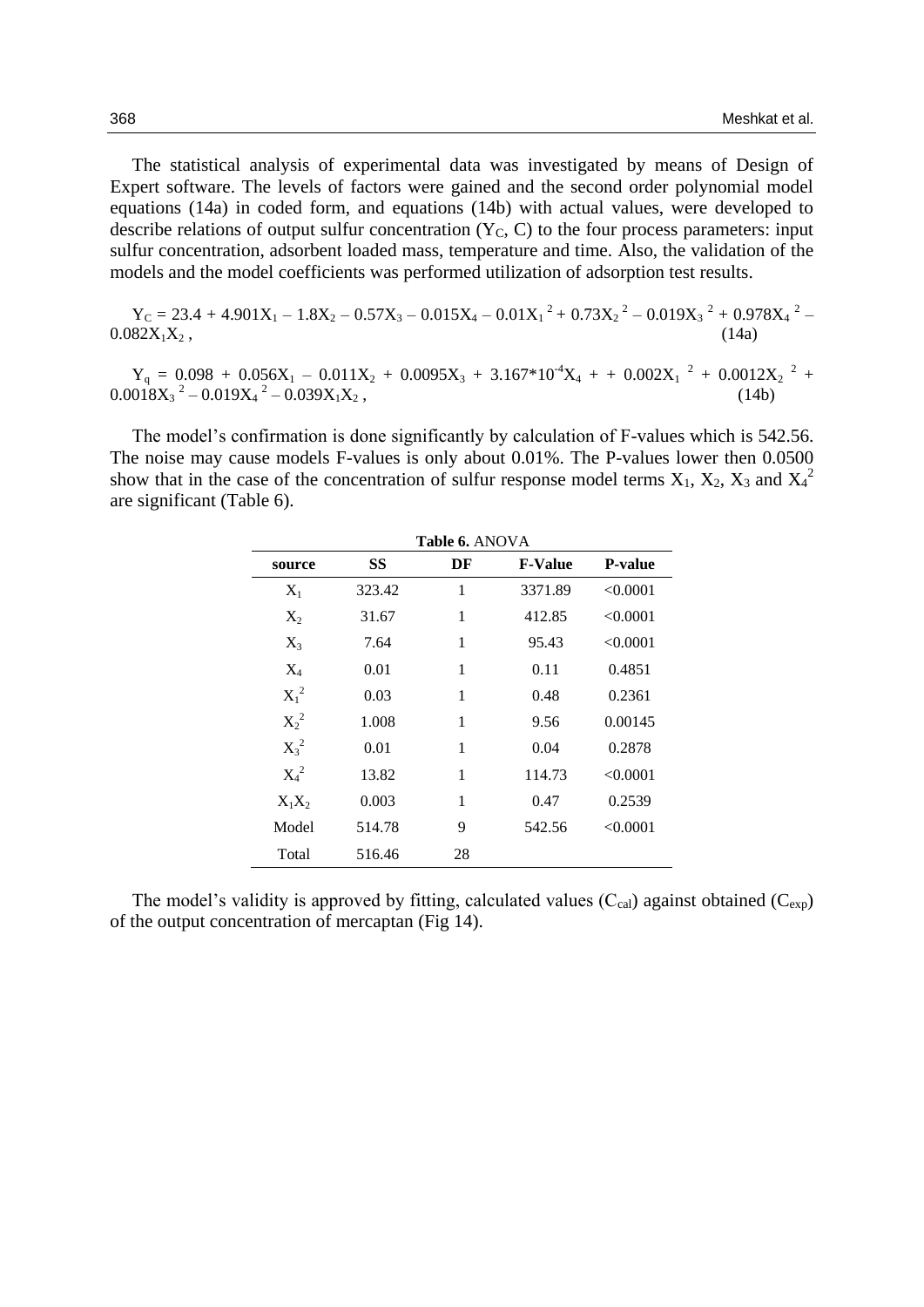

**Fig 14.** calculated vs. obtained amount of output concentration of mercaptan

The results on Fig. 14 confirmed that the data are not separating very much from the straight-line which income that the calculated data fits very well with the obtained results of mercaptan desulfurization experiments.

Conclusion

The nanostructure graphitic carbon nitride (g-C3N4) with specific area about 432.4 m<sup>2</sup>/g was synthesized with new method at 380 0C under the atmospheric air. The high pore volume, large specific area, small pore size and high sorption capacity, made GCN defined from the other synthesized carbon nitrides. TEM and SEM images verified that the structure is porous and the size of the synthesized GCN sheets are about 30 nm. Due to the nano sized structure of the GCN, the surface area and therefore adsorption capacity increased versus to the other synthesized carbon nitride. The removal efficiency of the DBT adsorption of the GCN is about 80% and the adsorption capacity was calculated to be 39.1 mg/g at 25 0C, with 3 g of loaded adsorbent for 600 min from the liquid stream. The equilibrium studies proved that the Freundlich model fitted the data which observed as a physical adsorption process. Pseudo second order model was in good agreement with kinetics data. Due to the negative value of the  $\Delta G^0$  and  $\Delta H^0$ , an exothermic adsorption process was determined. The adsorptive desulfurization process was completed by two types of mercaptans (DBT, TBM). The adsorption capacity of DBT and TBM was calculated as 39.1 and 25.8 mg/g respectively. Due to the formation of N–C bonds over the GCN samples and observation of  $\pi-\pi$  interactions with the DBT molecules, the removal efficiency of the DBT (80%) as an adsorbate was more increased than TBM (67%) as a liner adsorbate. In addition, the mercaptan removal efficiency of pristine CNT and synthesized GCN exposed the importance of the surface chemical property's role in mercaptan adsorption process.

#### **GRANT SUPPORT DETAILS**

The present research did not receive any financial support.

#### **CONFLICT OF INTEREST**

The authors declare that there is not any conflict of interests regarding the publication of this manuscript. In addition, the ethical issues, including plagiarism, informed consent, misconduct, data fabrication and/ or falsification, double publication and/or submission, and redundancy has been completely observed by the authors.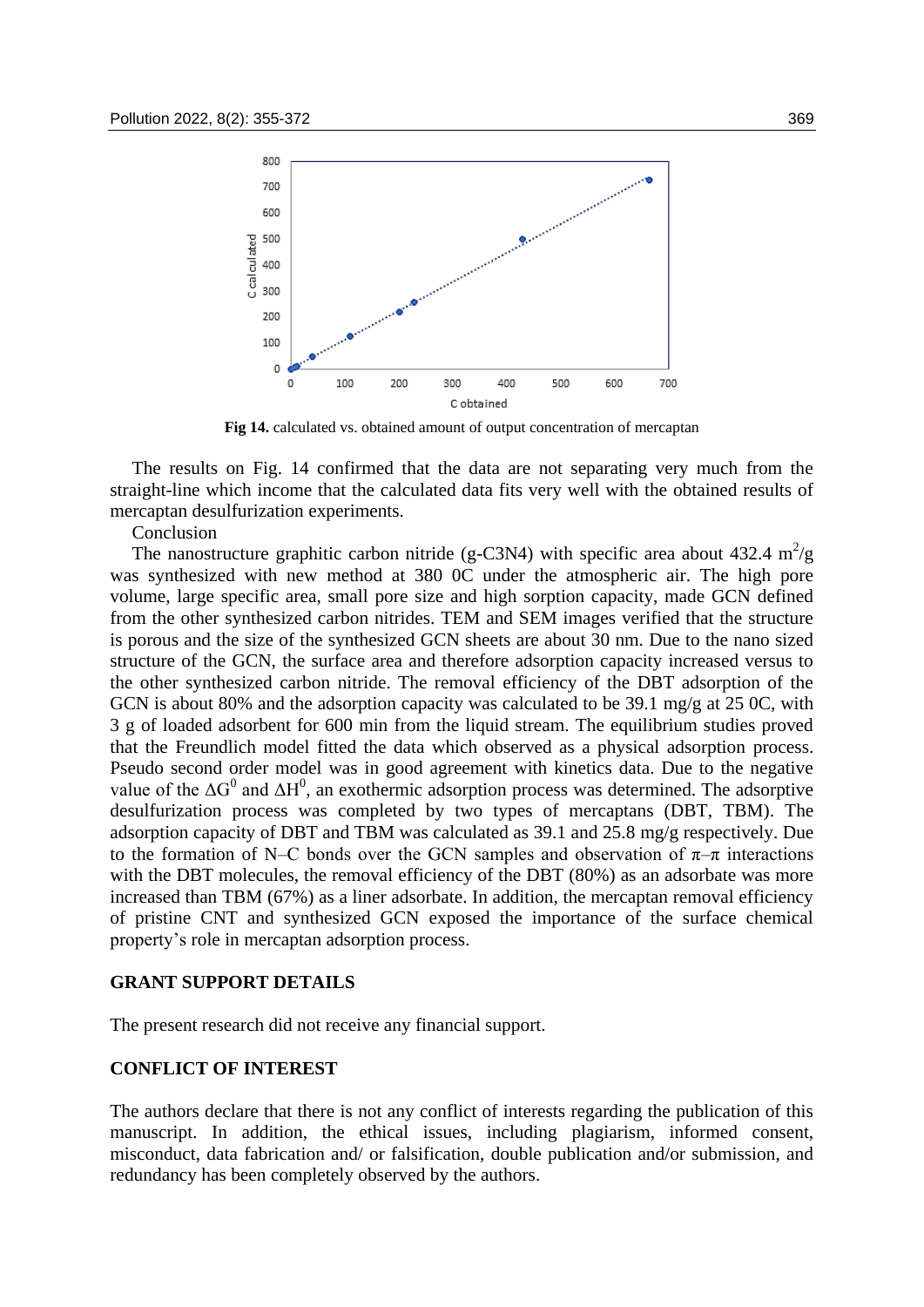# **LIFE SCIENCE REPORTING**

No life science threat was practiced in this research.

#### **REFERENCES**

- Khan, N. A., Hasan, Z. and Jhung, S. H. (2013). Adsorptive removal of hazardous materials using metal-organic frameworks (MOFs): A review. J. Hazard. Mat., 2; 444–456. https://doi.org/10.1016/j.jhazmat.2012.11.011
- Hoseini, D., Z. and Meshkat, S. S.. (2019). Experimental and modeling study of asphaltene adsorption by carbon nanotubes frommodel oil solution. J. Pet. Sci. Eng. 174; 1053-1061.
- Fallah, R. N. and Azizian, S. (2012). Removal of thiophenic compounds from liquid fuel by different modi fi ed activated carbon cloths. Fuel Proc. Tech., 93(1); 45–52. https://doi.org/10.1016/j.fuproc.2011.09.012.
- Advances, R. S. C. and Srivastava, V. C. (2012). Advances An evaluation of desulfurization technologies for sulfur removal from liquid fuels. RSC. adv., 2; 759–783. https://doi.org/10.1039/c1ra00309g.
- Deliyanni, E., Seredych, M. and Bandosz, T. J. (2009). Interactions of 4 , 6 Dimethyldibenzothiophene with the Surface of Activated Carbons. Langmuir, 25(16): 9302–9312. https://doi.org/10.1021/la900854x.
- Kumagai, S., Ishizawa, H. and Toida, Y. (2010). Influence of solvent type on dibenzothiophene adsorption onto activated carbon fiber and granular coconut-shell activated carbon. Fuel. 89(2); 365–371. https://doi.org/10.1016/j.fuel.2009.08.013.
- Meshkat, S.S., Tavakoli, O. and Rashidi, A.M. (2018). Removal of mercaptan from natural gas condensate using N-doped carbon nanotube adsorbents: Kinetic and DFT study. J. Nat. Gas. Sci. Eng., 55; 288-297.
- Seredych, M. and Bandosz, T. J. (2010). Adsorption of Dibenzothiophenes on Nanoporous Carbons : Identification of Specific Adsorption Sites Governing Capacity and Selectivity. Amer. Chem. Soc.,(34); 3352–3360. https://doi.org/10.1021/ef9015087.
- Khaled, M. (2015). Adsorption performance of multiwall carbon nanotubes and graphene oxide for removal of thiophene and dibenzothiophene from model diesel fuel. Res. Chem. Intermed., 41; 9817–9833. https://doi.org/10.1007/s11164-015-1986-5.
- Kim, J.H., Ma, X., Zhou, A. and Song, C. (2006). Ultra-deep desulfurization and denitrogenation of diesel fuel by selective adsorption over three different adsorbents: a study on adsorptive selectivity and mechanism. Catal. Today, 111; 74–83.
- Peng, S. (2018). Removal of low concentration CH3SH with regenerable Cu-doped mesoporous silica. J. Colloid Int. Sci., 513; 903-911.
- Saleh, T. A., Al-hammadi, S. A., Tanimu, A. and Alhooshani, K. (2018). Ultra-deep adsorptive desulfurization of fuels on cobalt and molybdenum nanoparticles loaded on activated carbon derived from waste rubber. J. Colloid And Int. Sci., 513; 779-787. https://doi.org/10.1016/j.jcis.2017.11.076.
- Moosavi, E. S., Dastgheib, S. A. and Karimzadeh, R. (2012). Adsorption of Thiophenic Compounds from Model Diesel Fuel, Energies, 5(12); 4233-4250. https://doi.org/10.3390/en5104233.
- Yua, G.X., Jin, M. Sun, J., Zhou, X.L., Chen, L.F. and Wang, J.A. (2013). Oxidative modification of rice hull based carbon for dibenzothiophene adsorptive removal. Catal. Today. 12; 31–37.
- Muzica, M., Biondaa, K. S., Gomzia, Z., Podolskib, S. and Telenb, S. (2010). Study of diesel fuel desulfurization by adsorption. Chem. Eng. Res. Des., 88; 487–495.
- Zheng, Y., Lin, L., Wang, B. and Wang, X. (2015). Graphitic carbon nitride polymers toward sustainable photoredox catalysis. Angew. Chem. Int. Ed., 54; 12868-12884.
- Thomas, A., Fischer, Goettmann, A., Antonietti, F. M., Müller, J.O., Schlögl, R. and Carlsson, J.M. (2008). Graphitic carbon nitride materials: variation of structure and morphology and their use as metal-free catalysts. J. Mater. Chem., 18; 4893-4908.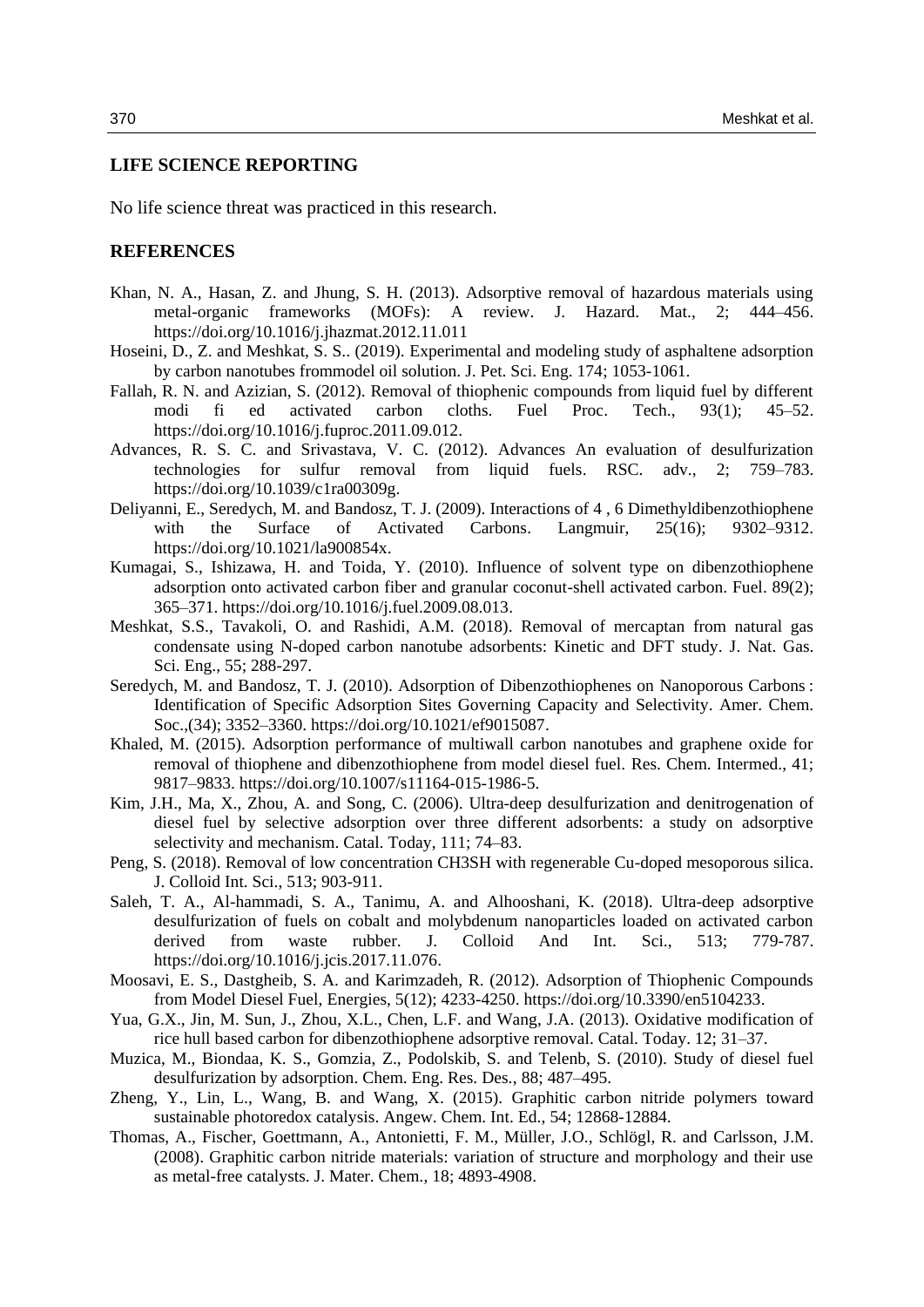- Zhao, H., Tian, C., Sun, H., Xiao, K. and Wong, P. K. (2019). Enhanced adsorption and photocatalytic activities of ultrathin graphitic carbon nitride nanosheets :Kinetics and mechanism. Chem. Eng. J., 381; 122760-122778. https://doi.org/10.1016/j.cej.2019.122760.
- Muzic, M., Sertic-Bionda, K. and Gomzi, Z. (2008). Kinetic and Statistical Studies of Adsorptive Desulfurization of Diesel Fuel on Commercial Activated Carbons Chem. Eng. Technol., 31; 355-367.
- Cao,S., Low, J., Yu, J. and Jaroniec, M. (2015). Polymeric photocatalysts based on graphitic carbon nitride. Adv. Mater., 27; 2150-2176.
- Cai, X., He, J., Chen, L., Chen, K., Li, Y., Zhang, K., Jin, Z., Liu, J., Wang, C., Wang, X., Kong, L. and Liu, J. (2017). A 2D-g-C3N4 nanosheet as an eco-friendly adsorbent for various environmental pollutants in water. Chemosphere 171; 192-201.
- Hu, R., Wang, X., Dai, S., Shao, D., Hayat, T. and Alsaedi, A. (2015). Application of graphitic carbon nitride for the removal of Pb (II) and aniline from aqueous solutions. Chem. Eng. J., 260; 469– 477.
- Gao, G., Jiao, Y., Waclawik, E. R. and Du, A. (2016). Single Atom ( Pd / Pt ) Supported on Graphitic Carbon Nitride as an E ffi cient Photocatalyst for Visible-Light Reduction of Carbon Dioxide. J. Am. Chem. Soc., 138(19); 6292–6297 https://doi.org/10.1021/jacs.6b02692.
- Jha, D., Mubarak, N. M., Belal, M., Kumar, R. and Balathanigaimani, M. S. (2019). Adsorptive removal of dibenzothiophene from diesel fuel using microwave synthesized carbon nanomaterials. Fuel, 244; 132–139.
- Mguni, L. L., Yao, Y., Nkomzwayo, T., Liu, X. and Glasser, D. (2018). Desulphurization of diesel fuels using intermediate Lewis acids loaded on activated charcoal and alumina activated charcoal and alumina. Chem. Eng. Communi., 0 (0); 1–9. https://doi.org/10.1080/00986445.2018.1511983.
- Xu, X., Zhang, S., Li, P. and Shen, Y. (2013). Equilibrium and kinetics of Jet-A fuel desulfurization by selective adsorption at room temperatures. Fuel, 111; 172–179. https://doi.org/10.1016/j.fuel.2013.04.068.
- Tang, N., Niu, C., Li, X., Liang, C., Guo, H., Lin, L. and Zeng, G. (2018). Science of the Total Environment Ef fi cient removal of Cd  $2 +$  and Pb  $2 +$  from aqueous solution with amino- and thiol-functionalized activated carbon: Isotherm and kinetics modeling. Sci. Total Envir., 635; 1331–1344.
- Earvin, A., Choi, S., Roces, S., Dugos, N. and Wan, M. (2017). Adsorption of benzothiophene sulfone over clay mineral adsorbents in the frame of oxidative desulfurization. Fuel. 205; 153–160.
- Habimana, F., Huo, Y., Jiang, S. and Ji, S. (2016). Synthesis of europium metal organic framework (Eu-MOF) and its performance in adsorptive desulfurization. Adsorption, 1244; 1147–1155. https://doi.org/10.1007/s10450-016-9838-1.
- Batten, S.R., Champness, N.R. and Chen, X.M. (2013). Terminology of metal–organic frameworks and coordination polymers (IUPAC Recommendations. Pure Appl. Chem. 85; 1715–1724.
- Lin, Z.J., Yang, Z., Liu, T.F., Huang, Y.B. and Cao, R. (2012). Microwave-assisted synthesis of a series of lanthanide metal–organic frameworks and gas sorption properties. Inorg. Chem., 51; 1813–1820.
- Sano, Y., Sugahara, K., Choi, K.H., Korai, Y. and Mochida, I. (2005). Two-step adsorption process for deep desulfurization of diesel oil. Fuel, 84; 903–910.
- JabariSeresht, R., Jahanshahi, M., Rashidi, A. M. and Ghoreyshi, A. A. (2013). Synthesize and characterization of graphene nanosheets with high surface area and nanoporous structure. Appl. Surf. Sci., 276; 672–681.
- Díaz-Díez, M. A., Gómez-Serrano, V., Fernández-González, C., Cuerda-Correa, E. M. and Macías-García, A. (2005). Porous texture of activated carbons prepared by phosphoric acid activation of woods. Appl. Surf. Sci., 238; 309–313.
- Szabo, T., Berkesi, O. and Dekany, I. (2005). Drift study of deuterium-exchanged graphite oxide. Carbon, 43; 3186–3189.
- Zhao, D., Sun, Z., Li, F., Liu, R. and Shan, H. (2008). Oxidative desulfurization of thiophene catalyzed by (C4H9)4NBr·2C6H11NO coordinated ionic liquid. Energy Fuels, 22; 3065–3069.